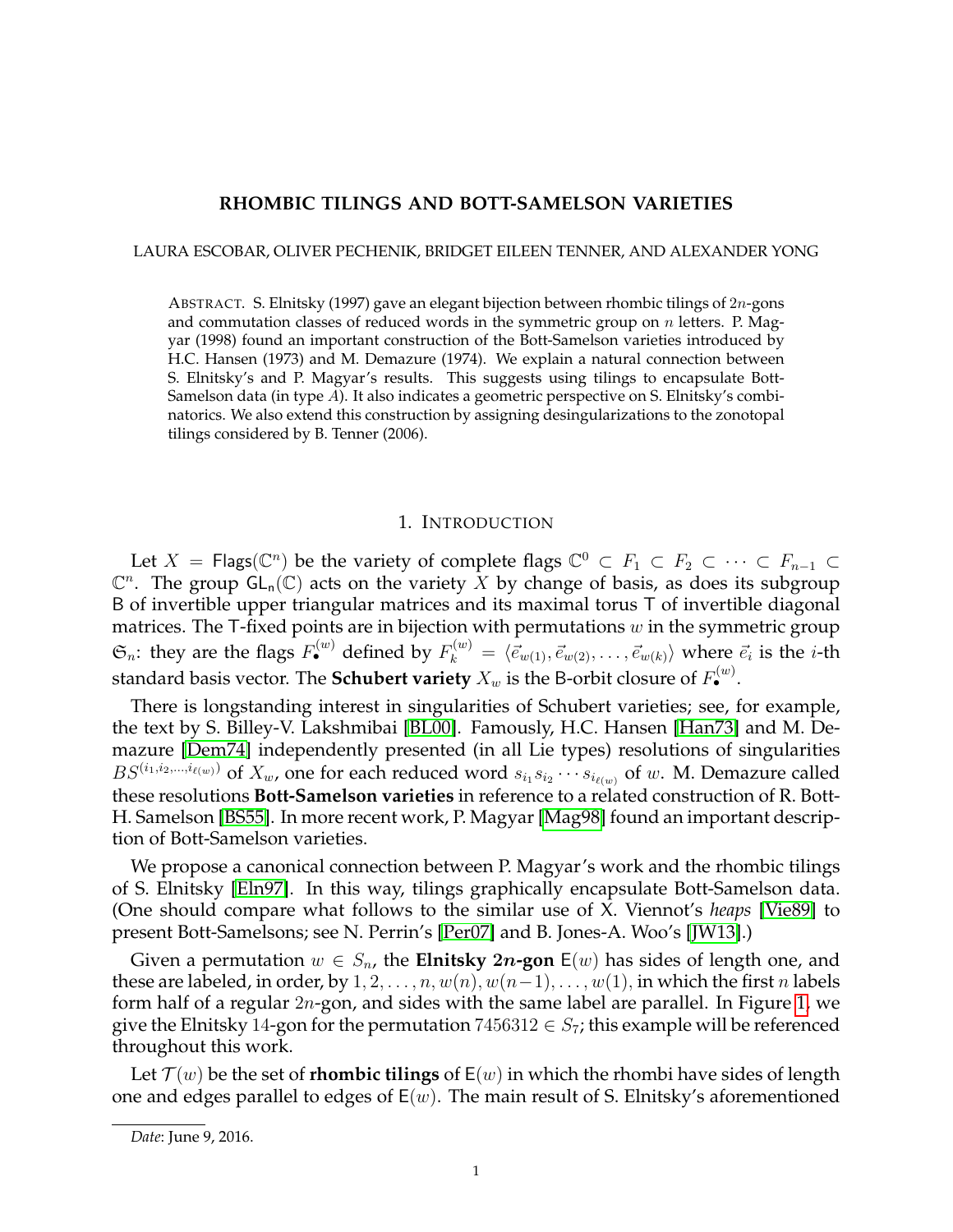

<span id="page-1-0"></span>FIGURE 1. The rhombic tiling picture of Bott-Samelson varieties, for the polygon E(7456312).

work is that the set  $\mathcal{T}(w)$  is in bijection with the commutation classes of reduced words of  $w$  [\[Eln97,](#page-8-5) Theorem 2.2].

We associate a vector space to each vertex of a tiling  $T \in \mathcal{T}(w)$ . Starting with the vertex between the edges labeled 1 and  $w(1)$ , label the vertices of  $E(w)$  in clockwise order by

$$
\mathbb{C}^0, \mathbb{C}^1, \ldots, \mathbb{C}^n, G_{n-1}, G_{n-2}, \ldots, G_1.
$$

In general, let  $V_x$  be the vector space associated to a vertex  $x$  in the tiling. The dimension of  $\breve{V}_x$  is the minimal path length from  $\mathbb{C}^0$  to  $x$  along tile edges. In Figure [1,](#page-1-0) we have only labeled the external vertices.

For adjacent vertices x and y in a tiling  $T \in \mathcal{T}(w)$ , write  $x \to y$  if  $\dim(V_x) + 1 = \dim(V_y)$ . Let Vert(*T*) be the vertices of *T*, and define

$$
\mathcal{Z}_T := \big\{ (V_x : x \in \text{Vert}(T)) : V_y \subseteq V_z \text{ if } y \to z \big\} \subset \prod_{x \in \text{Vert}(T)} \text{Gr}_{\text{dim}(V_x)}(\mathbb{C}^n),
$$

where  $\mathsf{Gr}_k(\mathbb{C}^n)$  is the Grassmannian of  $k$ -dimensional subspaces of  $\mathbb{C}^n$ .

Define the map  $\pi : \mathcal{Z}_T \to X$  by forgetting all vector spaces except those labeled by the vertices  $G_1, G_2, \ldots, G_{n-1}$ . In our example,  $\pi$  maps the point depicted in Figure [1](#page-1-0) to the complete flag

$$
\mathbb{C}^0 \subset G_1 \subset G_2 \subset G_3 \subset G_4 \subset G_5 \subset G_6 \subset \mathbb{C}^7.
$$

The following theorem suggests a Schubert-geometric interpretation of tilings of Elnitsky polygons.

<span id="page-1-1"></span>**Theorem 1.1.** *For*  $T \in \mathcal{T}(w)$ ,  $\mathcal{Z}_T$  *is a Bott-Samelson variety, i.e., a desingularization*  $\pi : \mathcal{Z}_T \to$  $X_w$ . Conversely, every Bott-Samelson variety  $BS^{(i_1,...,i_{\ell(w)})}$  is canonically isomorphic to  $\mathcal{Z}_T$  for some  $T \in \mathcal{T}(w)$  where  $w = s_{i_1} \dots s_{i_\ell(w)}$  and  $T$  is given in an explicit manner by [\[Eln97,](#page-8-5) Theorem 2.2]*.*

In Section [2,](#page-2-0) we prove Theorem [1.1.](#page-1-1) The remainder of this paper concerns other Bott-Samelson data encoded by tilings. In Section [3,](#page-3-0) we explain how the hexagon *flips* of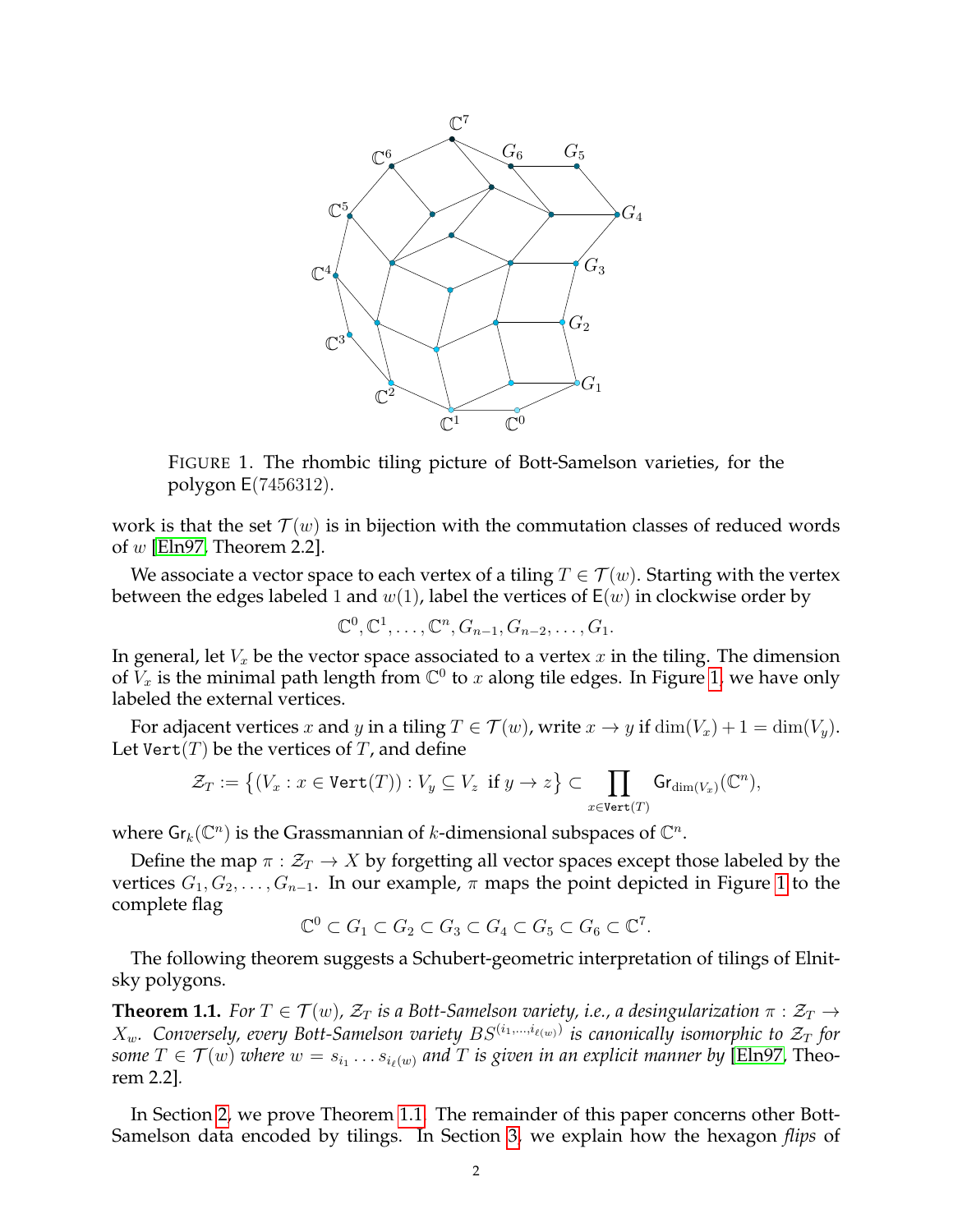[\[Eln97,](#page-8-5) Section 3] may be interpreted geometrically. This naturally leads to the *zonotopal tilings* of [\[Ten06\]](#page-8-9), each of which corresponds to a desingularization of a Schubert variety. We collect some additional discussion in Section [4;](#page-6-0) in particular, we explain how coloring rhombi of a tiling describes T-fixed points as well as a standard stratification of a Bott-Samelson variety.

## 2. PROOF OF THEOREM [1.1](#page-1-1)

<span id="page-2-0"></span>Two reduced words for w are **commutation equivalent** if they can be obtained from one another using only the relation  $s_i s_j = s_j s_i$  when  $|i - j| > 1$ .

By [\[Eln97,](#page-8-5) Theorem 2.2], the set  $\mathcal{T}(w)$  bijects with commutation classes of reduced words of  $w$ . (Note that our orientation of the polygon is a horizontal reflection of the orientation given in [\[Eln97\]](#page-8-5).) To link with [\[Mag98\]](#page-8-4), we recall the bijection. Consider a tiling  $T \in \mathcal{T}(w)$ . The edges of T that coincide with edges of  $E(w)$  inherit the labels of those edges, and we label the interior edges of  $T$  so that parallel edges have the same labels.

Let  $B_0$  be the **base boundary** of  $E(w)$ , formed by the edges of the polygon appearing clockwise between  $\mathbb{C}^0$  and  $\mathbb{C}^n$ . Pick any rhombus  $R_1$  of  $\widetilde{T}$  that shares two edges with  $B_0$ . Set  $i_1 := d_1 + 1$ , where  $d_1$  is the minimum distance from  $\mathbb{C}^0$  to  $R_1$ . Remove  $R_1$  and define a new boundary,  $B_1$ , from  $B_0$  by using the other two edges of  $R_1$  instead. Now repeat this process: pick any rhombus  $R_2$  that shares two edges with  $B_1$ ; set  $i_2 := d_2 + 1$ , where  $d_2$  is the minimum distance from  $\mathbb{C}^0$  to  $R_2$ ; remove  $R_2$  and form a new boundary *B*<sub>2</sub>. Iterating this process an additional  $\ell(w)$  − 2 times produces  $(i_1, i_2, \ldots, i_{\ell(w)})$ , for which  $s_{i_1} s_{i_2} \cdots s_{i_{\ell(w)}}$  represents a commutation class of reduced words for w. The other direction of the bijection is indicated below.

We now show that  $\mathcal{Z}_T$  is isomorphic to  $BS^{(i_1,i_2,...,i_{\ell(w)})}$ . P. Magyar [\[Mag98,](#page-8-4) Theorem 1] describes  $BS^{(i_1,i_2,...,i_{\ell(w)})}$  as a list  $(F^0_\bullet,\ldots,F^m_\bullet)$  of  $m+1$  flags where  $F^0_\bullet$  is the base flag, and such that  $F_{\bullet}^{k}$  agrees with  $F_{\bullet}^{k-1}$  everywhere except possibly on the  $i_k$ -th subspace. Such a list of flags transparently corresponds in a one-to-one fashion to points in  $\mathcal{Z}_T$ :  $F^0_{\bullet}$  is the base flag which is on the base boundary  $B_0$  and in general,  $F_\bullet^k$  is the flag on  $B_k.$ 

Suppose that  $\mathbf{j} = (j_1, j_2, \dots)$  is commutation equivalent to  $\mathbf{i} = (i_1, i_2, \dots)$ . It is wellknown to experts that  $BS^i$  and  $BS^j$  are isomorphic varieties, but we include a proof for completeness. It suffices to prove this when  $\mathbf{j} = (i_1, \ldots, i_{k+1}, i_k, \ldots, i_{\ell(w)})$  differs from i only in positions k and  $k + 1$ . The general result then follows by induction. Now,  $(F_{\bullet}^0, \ldots, F_{\bullet}^m)$  is equivalent to a list of subspaces  $(V_1, V_2, \ldots)$  satisfying:

- dim $(V_k) = i_k$ ;
- $\mathbb{C}^{i_1-1} \subset V_1 \subset \mathbb{C}^{i_1+1}$ ; that is,  $V_1$  is contained in the  $(i_1 + 1)$ -dimensional subspace of  $F_{\bullet}^{0}$  and contains the  $(i_1 - 1)$ -dimensional subspace of  $F_{\bullet}^{0}$ ;
- $V_2$  is contained in the  $(i_2+1)$ -dimensional subspace of  $F^1_\bullet$  and contains the  $(i_2-1)$ dimensional subspace of  $F^1_{\bullet}$ ; and so on.

Since  $|i_{k+1} - i_k| > 1$ , the  $(i_k + 1)$ -,  $(i_k - 1)$ -,  $(i_{k+1} + 1)$ -, and  $(i_{k+1} - 1)$ -dimensional subspaces of  $F_{\bullet}^{k}$  are precisely the subspaces of  $F_{\bullet}^{k-1}$  with those dimensions. So if a generic element of  $BS^i$  is  $(V_1, V_2, ...)$ , then a generic element of  $BS^j$  is  $(V_1, V_2, ..., V_{k+1}, V_k, ...)$ . That is, the isomorphism by switching factors:

$$
\tau_k: \mathsf{Gr}_{i_1}(\mathbb{C}^n) \times \cdots \times \mathsf{Gr}_{i_k}(\mathbb{C}^n) \times \mathsf{Gr}_{i_{k+1}}(\mathbb{C}^n) \times \cdots \to \mathsf{Gr}_{i_1}(\mathbb{C}^n) \times \cdots \times \mathsf{Gr}_{i_{k+1}}(\mathbb{C}^n) \times \mathsf{Gr}_{i_k}(\mathbb{C}^n) \times \cdots
$$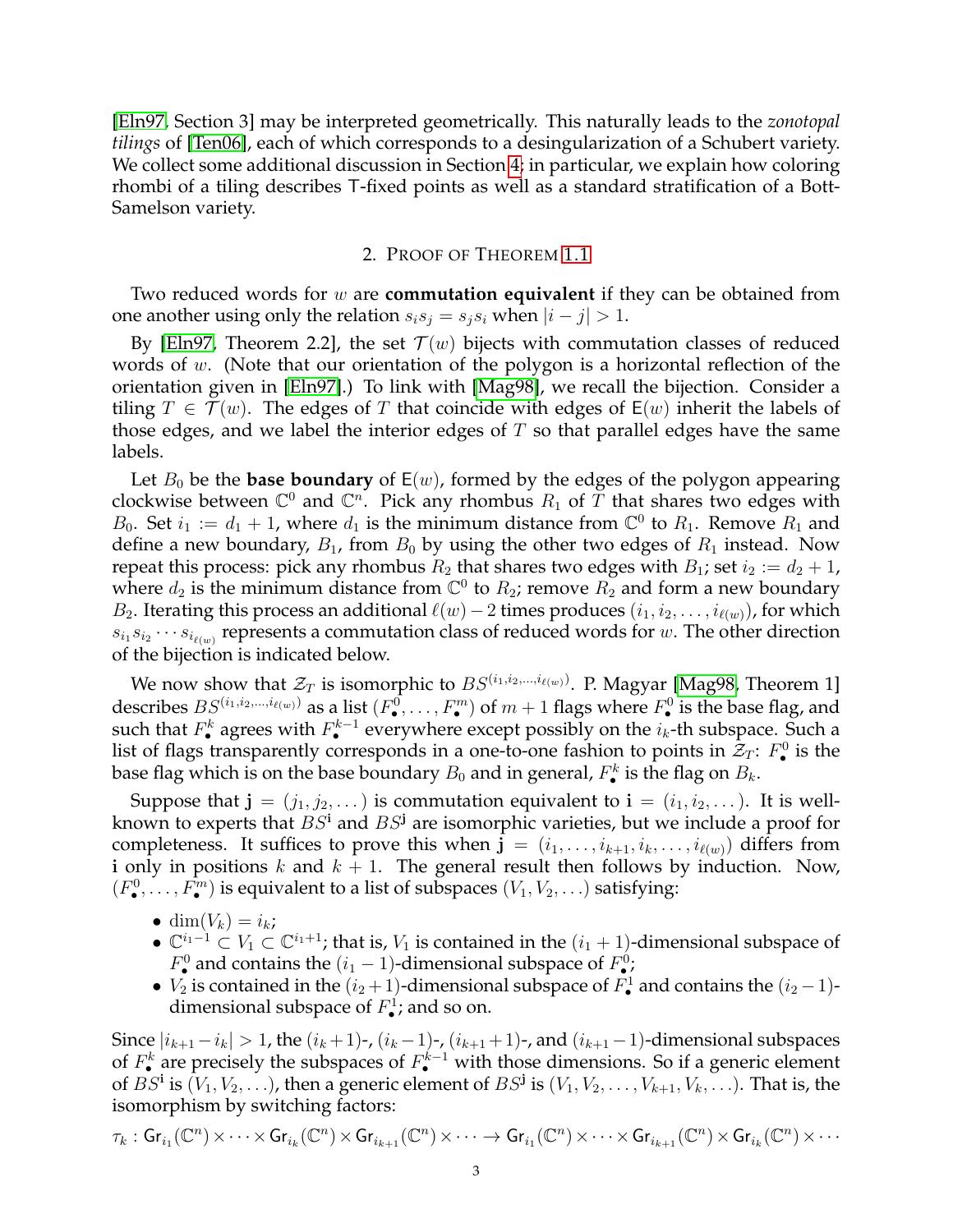restricts to a canonical isomorphism from  $BS^{(i_1,i_2,...)}$  to  $BS^{(i_1,...,i_{k+1},i_k,...)}$ . In other words,  $\mathcal{T}(w)$  indexes Bott-Samelson varieties up to commutation equivalence.

Given  ${\bf i} = (i_1, i_2, \ldots)$  representing a commutation class for  $w$  (that is,  $s_{i_1} s_{i_2} \cdots$  is a reduced decomposition of  $w$ ), the inverse map to S. Elnitsky's bijection constructs an ordered tiling of E(w), as follows. For  $k \geq 1$ , set  $w^{(k)} := s_{i_1} s_{i_2} \cdots s_{i_k}$ . By [\[Eln97\]](#page-8-5), for  $1 \leq k \leq \ell(w)$ , the values  $w^{(k)}(i_k)$  and  $w^{(k)}(i_k + 1)$  label adjacent edges of the boundary  $B_{k-1}$ . Place a rhombus,  $R_k$ , so that two of its edges coincide with the edges labeled  $w^{(k)}(i_k)$  and  $w^{(k)}(i_k+1)$  in  $B_{k-1}$ , and define the new boundary  $B_k$  from  $B_{k-1}$  by using the other two edges of  $R_k$ . This explicitly picks  $\mathcal{Z}_T$  from i such that  $\mathcal{Z}_T \cong BS^i$ , as desired.  $\Box$ 

*Example* 2.1. Consider the tiling  $T \in \mathcal{T}$  (7456312) depicted in Figure [1.](#page-1-0) One way to select the rhombi  $\{R_1, R_2, \ldots\}$  described in the proof of Theorem [1.1](#page-1-1) is shown in Figure [2,](#page-3-1) where we have recorded only the subscript k of the rhombus  $R_k$ . The labeling in this figure represents the commutation class of the reduced word

$$
s_3s_4s_2s_5s_6s_5s_3s_4s_3s_2s_1s_5s_2s_3s_6s_4s_5\\
$$

for the permutation 7456312. Any other such labeling of these tiles would produce a different, but commutation equivalent, reduced word. For example, the labeling obtained by swapping the selections for  $R_{14}$  and  $R_{15}$ , both of which share two edges with the boundary  $B_{15}$ , as indicated in Figure [2,](#page-3-1) produces the commutation equivalent reduced word

 $\label{eq:3} s_3s_4s_2s_5s_6s_5s_3s_4s_3s_2s_1s_5s_2s_6s_3s_4s_5.$ 

<span id="page-3-1"></span>

### 3. FLIPS AND ZONOTOPAL TILINGS

<span id="page-3-2"></span><span id="page-3-0"></span>3.1. **Flips.** Any pair of rhombic tilings of  $E(w)$  are connected by a sequence of hexagon "flips" [\[Eln97,](#page-8-5) Section 3]. The effect of a single flip is depicted in Figure [3.](#page-4-0)

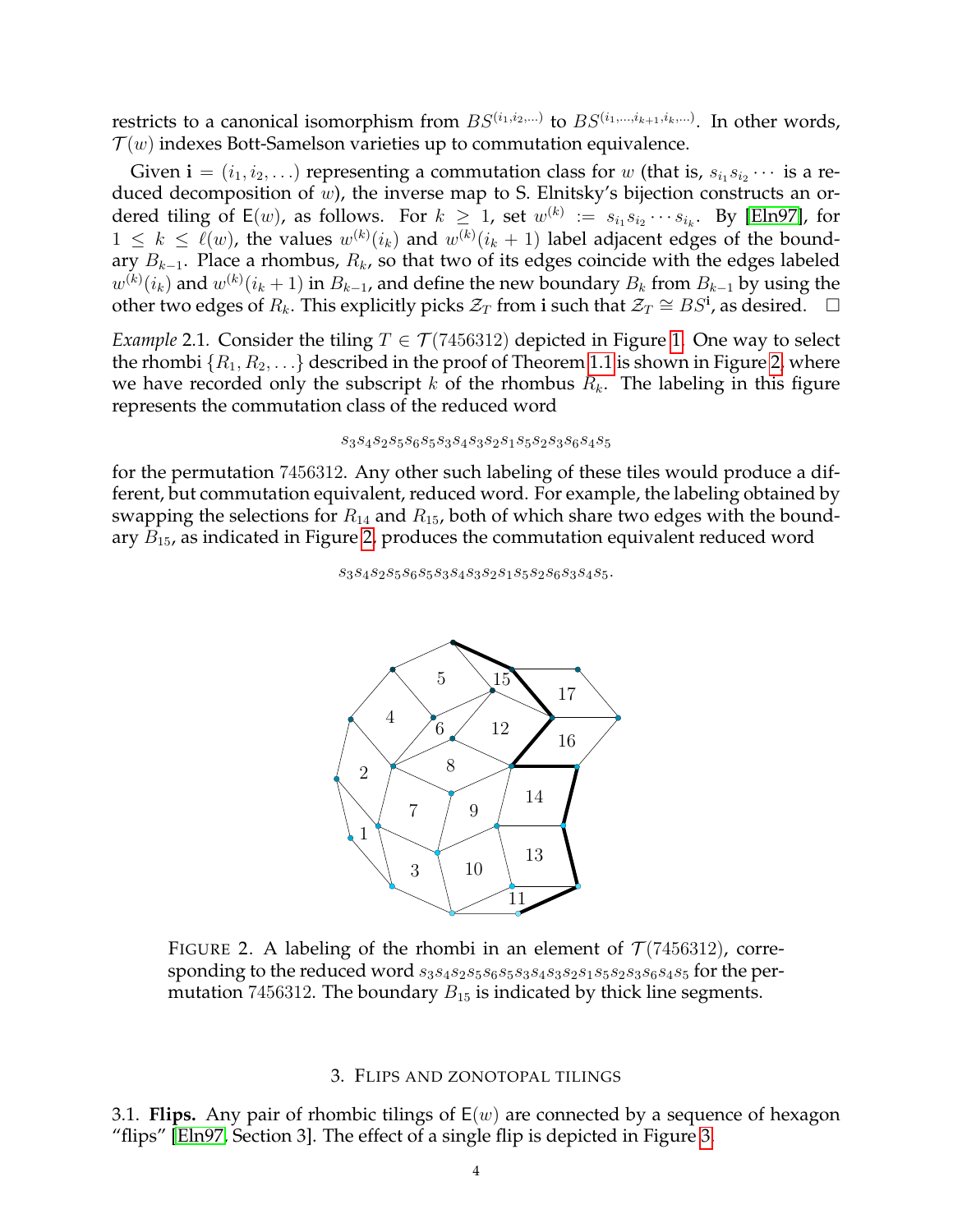

<span id="page-4-0"></span>FIGURE 3. Two elements of  $T(7456312)$ , related by a hexagon flip.

This flip has a geometric interpretation. Let  $T, T' \in \mathcal{T}(w)$  be two rhombic tilings that differ by a single flip. Let  $T_H$  be the tiling of  $E(w)$  obtained from T (or, equivalently, from  $T'$ ) by erasing the three internal edges by which  $T$  and  $T'$  differ, and placing a hexagonal tile in the flip location. As before, associate vector spaces  $V_x$  to each vertex x in  $T_H$ , where  $\dim(V_x)$  equals the distance from x to  $\mathbb{C}^0$ . The resulting space  $\mathcal{Z}_{T_H}$  is similar to a Bott-Samelson variety: instead of being  $\ell(w)$ -fold iterated  $\mathbb{CP}^1$ -bundles over the base flag, we replace three of these  $\mathbb{CP}^1$ -bundles (corresponding to either triple of rhombi in the hexagon) by a Flags( $\mathbb{C}^3$ )-bundle. We then have



where the two maps are the projections determined by forgetting the vector space attached to the internal vertex of the hexagon.

3.2. **Zonotopal tilings.** The tiling  $T_H$  described above is a special case of the "zonotopal" tilings of Elnitsky polygons, which were studied by the third author in [\[Ten06\]](#page-8-9). To be precise, a 2**-zonotope** is the projection of a regular q-dimensional cube onto the (2 dimensional) plane; equivalently, a 2-zonotope is a centrally symmetric convex polygon. A **zonotopal tiling** of a region is a tiling by 2-zonotopes. Figure [4](#page-5-0) shows a zonotopal tiling of E(87465312) using one octagon, three hexagons, and ten rhombi.

Let  $\mathcal{T}_{zono}(w)$  be the collection of zonotopal tilings of  $E(w)$ , in which the tiles (2-zonotopes) have sides of length one and edges parallel to edges of  $E(w)$ . Because rhombi are a type of 2-zonotope, we have  $\mathcal{T}(w) \subseteq \mathcal{T}_{zono}(w)$ .

Given a zonotopal tiling  $Z \in \mathcal{T}_{zono}(w)$ , we can define its corresponding **generalized Bott-Samelson variety**  $\mathcal{Z}_Z$  by extending the construction from Section [3.1.](#page-3-2) For each vertex x in the zonotopal tiling, associate a vector space  $V_x$  whose dimension is the minimal path length from the bottom vertex to  $x$  along tile edges. Define

$$
\mathcal{Z}_Z := \{ (V_x : x \in \text{Vert}(Z)) : V_y \subseteq V_z \text{ if } y \to z \}.
$$

Let T be a rhombic tiling that refines  $Z$ ;  $\mathcal{Z}_T$  may be constructed as iterated  $\mathbb{CP}^1$ -bundles over a point. In the analogous construction of  $\mathcal{Z}_Z$ , for each 2k-gon of Z, we replace k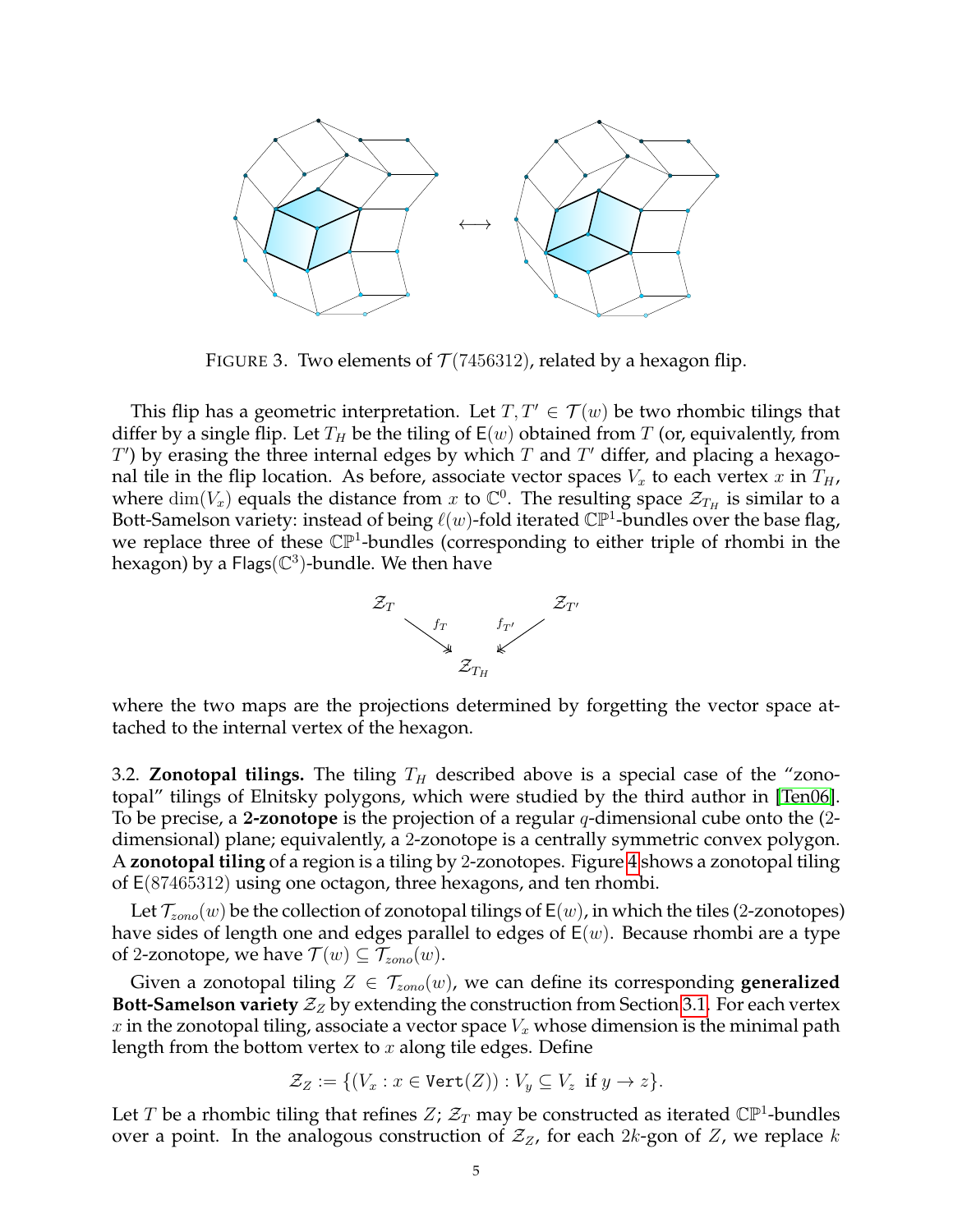

<span id="page-5-0"></span>FIGURE 4. A zonotopal tiling for the permutation 87465312.

 $\mathbb{CP}^1$ -bundles with a Flags $(\mathbb{C}^k)$ -bundle. The variety  $\mathcal{Z}_Z$  is smooth of dimension  $\ell(w)$ . Define  $\pi_Z : \mathcal{Z}_Z \to X_w$  by forgetting all vector spaces except those labeled by the vertices  $G_1, G_2, \ldots, G_{n-1}.$ 

**Theorem 3.1.** *Given a zonotopal tiling*  $Z \in \mathcal{T}_{zono}(w)$ , its corresponding generalized Bott-Samelson *variety*  $\mathcal{Z}_Z$  *together with the map*  $\pi_Z : \mathcal{Z}_Z \to X_w$  *is a resolution of singularities.* 

*Proof.* Let  $\pi_T : \mathcal{Z}_T \to X_w$  be a Bott-Samelson resolution where T is any rhombic tiling that refines Z. We know that  $\pi_T$  is birational, so let  $\pi'_T$  be its rational inverse. Let  $f$ :  $\mathcal{Z}_T \rightarrow \mathcal{Z}_Z$  be the projection determined by forgetting the vector spaces attached to the internal vertices of the 2k-gons. Since f is surjective, the image of  $\pi_Z$  is indeed  $X_w$  and the following commutative diagram implies that  $f \circ \pi_T'$  is a rational inverse to  $\pi_Z$ .



It follows that  $\pi_Z : \mathcal{Z}_Z \to X_w$  is also a resolution of singularities.

The zonotopal tilings  $\mathcal{T}_{zono}(w)$  of  $E(w)$  have a natural poset structure, as studied by the third author in [\[Ten06\]](#page-8-9). The order relation in this poset is given by reverse edge inclusion. Thus the rhombic tilings are the minimal elements in the poset. A pair of rhombic tilings differ by a single hexagon flip if and only if they are covered by a common element. Similarly, one can get a broader sense of how closely two rhombic tilings (equivalently, two commutation classes of reduced words for  $w$ ) are related by determining their least upper bound in this poset. Geometrically, the relations in the poset  $\mathcal{T}_{zono}(w)$  correspond to the projections  $\mathcal{Z}_Z\twoheadrightarrow \mathcal{Z}_{Z'}$  between two generalized Bott-Samelsons for  $X_w.$ 

By [\[Ten06,](#page-8-9) Theorem 6.13], the poset of zonotopal tilings of  $E(w)$  has a unique maximal element  $Z$  exactly in the case that  $w$  avoids the patterns 4231, 4312, and 3421. In this case, there is a distinguished  $\mathcal{Z}_{\hat{Z}}$  with a projection  $\mathcal{Z}_Z \twoheadrightarrow \mathcal{Z}_{\hat{Z}}$  from every other generalized Bott-Samelson. Such permutations have been enumerated by T. Mansour [\[Man06\]](#page-8-10).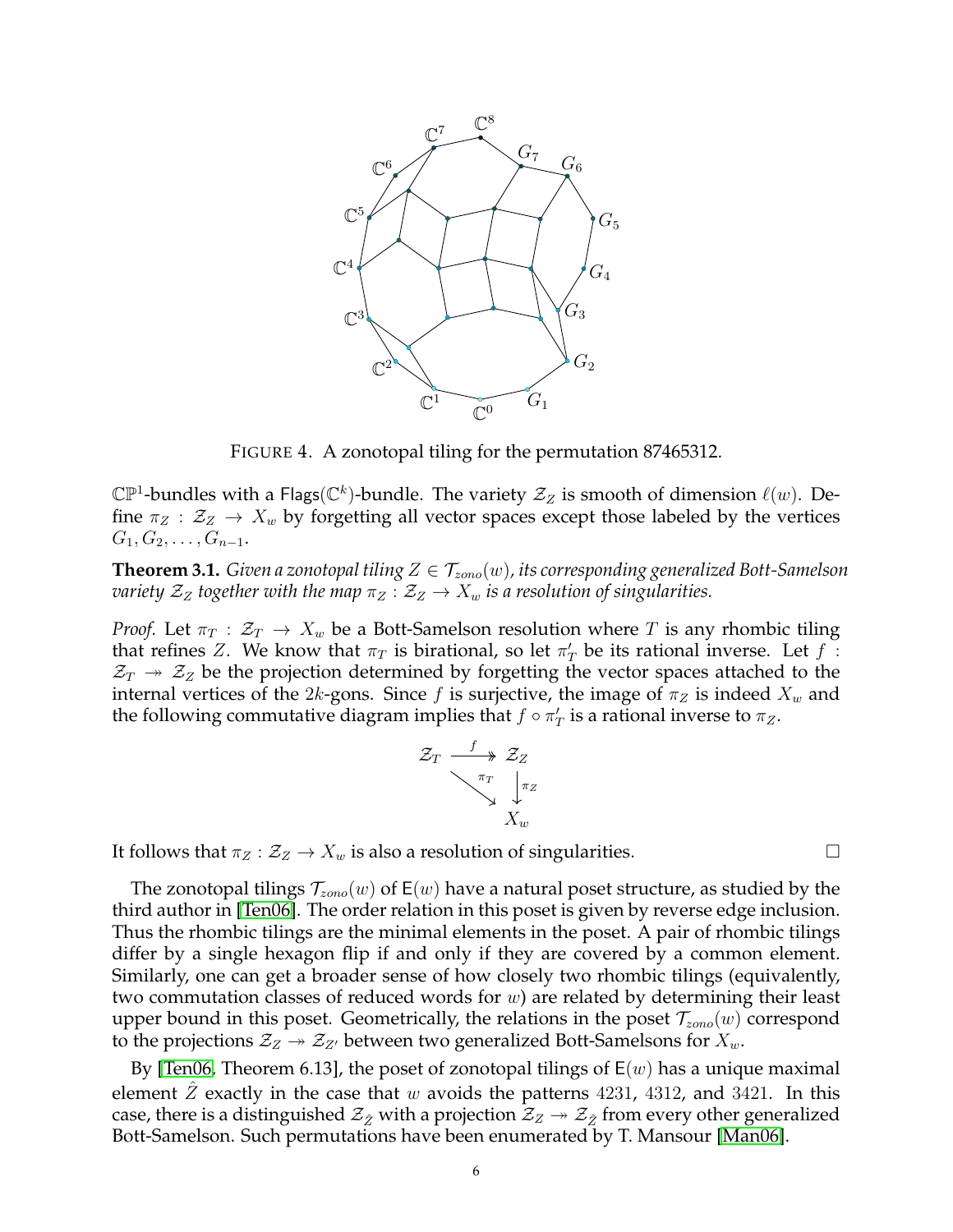For comparison, consider Elnitsky polygons whose zonotopal tilings do not contain any hexagonal tiles (equivalently, those polygons with a unique zonotopal tiling). These correspond to 321-avoiding permutations, which are exactly those whose reduced words contain no long braid moves [\[BJS93,](#page-8-11) Theorem 2.1] (see also [\[Ten15,](#page-8-12) Section 3] for more general results relating pattern avoidance and reduced words). The unique tiling in this case is a deformation of the skew shape associated to the permutation by considering its *Rothe diagram* and removing empty rows and columns. A standard filling orders the tilings in the sense of [\[Eln97\]](#page-8-5) (and the final paragraph of the proof of Theorem [1.1\)](#page-1-1).

We now have the following result (cf. [\[Ele15,](#page-8-13) Remark 3.1], where this fact for ordinary Bott-Samelsons is noted).

**Proposition 3.2.** Suppose that  $Z \in \mathcal{T}_{zono}(w)$ , and that the number of  $2i$ -sided tiles in  $Z$  is  $t_i$ , for each  $i\geq 1.$  Then the Poincaré polynomial of the cohomology ring  $H^\star(\mathcal{Z}_Z)$  is

$$
\sum_{k=0}^{\ell(w)} \dim H^{2k}(\mathcal{Z}_Z) q^k = \prod_{i \ge 1} [i]_q!^{t_i},
$$
  
where  $[i]_q := 1 + q + q^2 + \cdots + q^{i-1}$  and  $[i]_q! := [i]_q[i-1]_q \cdots [1]_q.$ 

<span id="page-6-0"></span>*Proof.* The variety  $\mathcal{Z}_Z$  is constructed as iterated flag bundles over a point, where  $t_i$  of the fibrations are by Flags( $\mathbb{C}^i$ ). It is a standard fact (following from the Schubert decomposition of Flags $(\mathbb{C}^i)$ ) that the Poincaré polynomial of  $H^*(F$ lags $(\mathbb{C}^i))$  is  $[i]_q!$  (indeed,  $[i]_q!$  is the ordinary generating function for  $\mathfrak{S}_i$  with each permutation weighted by Coxeter length). The proposition now follows from the Leray-Hirsch theorem (cf. [\[Hat02,](#page-8-14) Theorem 4D.1]).  $\Box$ 

4. ADDITIONAL DISCUSSION



<span id="page-6-1"></span>FIGURE 5. A coloring corresponding to a fixed point of  $\mathcal{Z}_T$ .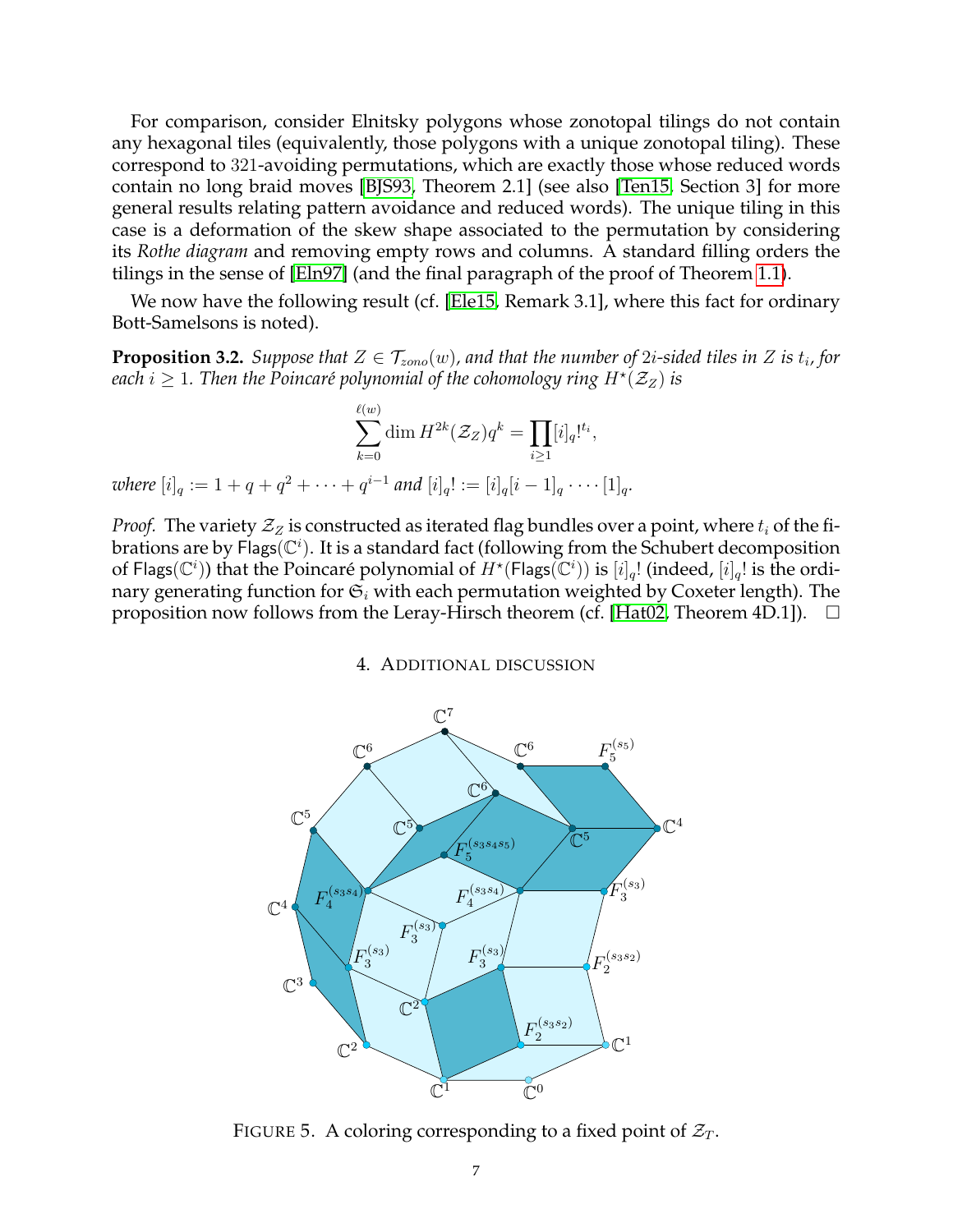One may reformulate certain results about  $BS^i$  in terms of rhombic colorings; we refer to [\[Esc16,](#page-8-15) Section 3.2] for background with further references.

**Proposition 4.1.** For  $T \in \mathcal{T}(w)$ , the T-fixed points of  $\mathcal{Z}_T$  (under the diagonal action) are in *one-to-one correspondence with bipartitions of the rhombi of* T*.*

*Proof.* Consider a 2-coloring of the rhombi of T representing the bipartition (as shown in Figure [5\)](#page-6-1). There is a unique way to choose  ${V_x}_{x \in \text{Vert}(T)}$  such that

- (1) each  $V_x$  is the span of a subset of the standard basis; and,
- (2) for any rhombus, its two vector spaces of common dimension are the same (resp., different) if the rhombus is light-colored (resp., dark-colored).

Since the T-action is diagonal, if  $\{V_x\}_{x\in \mathtt{Vert}(T)}$  is a T-fixed point of  $\mathcal{Z}_T$ , then each  $V_x$  must be T-fixed, i.e., each  $V_x$  must be spanned by a subset of the standard basis  $\{e_1, \ldots, e_n\}$ . Using the required containment relations, we can inductively determine  $V_x$  for each vertex of T by following an ordering of the rhombi given by a representative of the commutation class of T. At a particular colored rhombus, we make the two vector spaces of common dimension the same (resp., different) if the rhombus is light-colored (resp., dark-colored).



Conversely, every T-fixed point can be indicated by such a coloring.

M. Demazure [\[Dem74\]](#page-8-2) used the T-fixed points to prove that the image of  $BS^{(i_1,i_2,...)}$ under the Bott-Samelson map  $\pi$  is indeed the Schubert variety  $X_{s_{i_1}s_{i_2}...}$ . These fixed points are also useful in the study of moment polytopes of Bott-Samelson varieties, and for other applications.

These colorings also correspond to a stratification of  $\mathcal{Z}_T$  by smaller Bott-Samelsons. Given a coloring, the corresponding stratum has the property that, for any light-colored rhombus, its two vector spaces of common dimension are equal. The dark-colored rhombi impose no conditions. The unique smallest stratum corresponds to the all-light coloring, whereas the unique largest stratum corresponds to the all-dark one. For background, see [\[Esc16,](#page-8-15) Section 4.3]

In [\[Eln97\]](#page-8-5), the author extends his main construction to the other Weyl groups of classical Lie type. This seems related to the Bott-Samelsons for the associated Lie groups.

#### ACKNOWLEDGEMENTS

We thank Allen Knutson and Alexander Woo for helpful comments. OP was supported by an NSF Graduate Research Fellowship. BT was partially supported by a Simons Foundation Collaboration Grant for Mathematicians. AY was supported by an NSF grant.